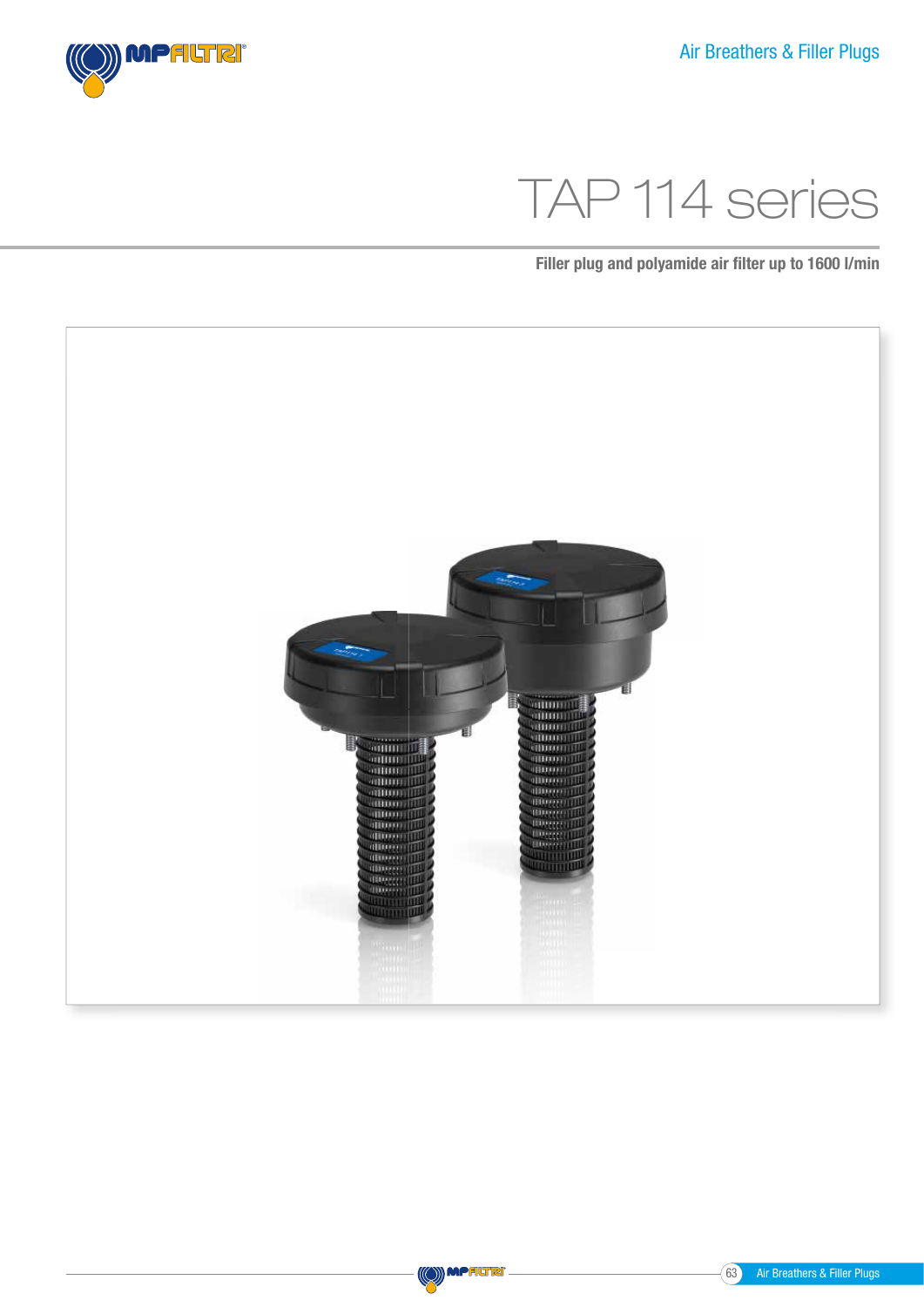## TAP 114 GENERAL INFORMATION

#### Technical data

| Air breathers & Filler plugs                                                                                                                                                                                                                                                                                                                                                                                                                                                                                                                                                                                                                                                                                                                                                                                                                          | Flow rate $\Delta p$ 0.02 bar                                                                                                                                                                                                                                                                                                                            |
|-------------------------------------------------------------------------------------------------------------------------------------------------------------------------------------------------------------------------------------------------------------------------------------------------------------------------------------------------------------------------------------------------------------------------------------------------------------------------------------------------------------------------------------------------------------------------------------------------------------------------------------------------------------------------------------------------------------------------------------------------------------------------------------------------------------------------------------------------------|----------------------------------------------------------------------------------------------------------------------------------------------------------------------------------------------------------------------------------------------------------------------------------------------------------------------------------------------------------|
|                                                                                                                                                                                                                                                                                                                                                                                                                                                                                                                                                                                                                                                                                                                                                                                                                                                       | Flow rate [I/min]                                                                                                                                                                                                                                                                                                                                        |
| <b>Filler plug and polyamide air filters</b><br>Flow rates up to 1600 l/min                                                                                                                                                                                                                                                                                                                                                                                                                                                                                                                                                                                                                                                                                                                                                                           | Filtration rating L10                                                                                                                                                                                                                                                                                                                                    |
|                                                                                                                                                                                                                                                                                                                                                                                                                                                                                                                                                                                                                                                                                                                                                                                                                                                       | TAP114 length 1<br>1450                                                                                                                                                                                                                                                                                                                                  |
| TAP114 is a range of plastic large air breathers and filler caps for<br>protection of the tank against the solid contamination contained into<br>the air and filling of the fluid into the systems during the commissioning<br>and maintenance procedures.<br>They are directly fitted on the tank.<br><b>Available features:</b><br>- Flanged connection, for a maximum flow rate of 1600 l/min<br>- Replaceable filter element<br>- Fine cellulose filtration, to get a good cleanliness level into the reservoir<br>- Polyester media is an option for heavy environmental conditions<br>(high humidity, sand )<br>- Filling basket, to hold the coarse contamination contained into the<br>fluid and to diffuse the fluid flow into the tank<br><b>Common applications:</b><br>- Hydraulic systems<br>- Mobile machines<br>- Industrial equipment | TAP114 length 3<br>1600<br><b>Materials</b><br>- Cover: Polyamide<br>- Filter element: Resin impregnated paper<br>- Flange: Polyamide<br>- Seals: NBR<br>- Screws: Galvanized steel<br>- Basket: Polyamide<br><b>Temperature</b><br>From -25 $\degree$ C to +100 $\degree$ C<br>Weight<br>TAP 114 length 1<br>0.185 kg<br>TAP 114 length 3<br>$0.200$ kg |

### Designation & Ordering code

|                                           | <b>COMPLETE FILLER PLUG / COMPLETE AIR FILTER</b> |                                  |  |            |            |
|-------------------------------------------|---------------------------------------------------|----------------------------------|--|------------|------------|
| <b>Series</b>                             | <b>TAP114</b><br>Configuration example :          | L <sub>10</sub>                  |  | A          | <b>P01</b> |
| <b>TAP114</b>                             |                                                   |                                  |  |            |            |
| Length                                    |                                                   |                                  |  |            |            |
| $\overline{\mathbf{3}}$<br>1 <sup>1</sup> |                                                   |                                  |  |            |            |
|                                           |                                                   |                                  |  |            |            |
| <b>Filtration rating</b>                  |                                                   |                                  |  |            |            |
| Resin impregnated paper 10 µm<br>L10      |                                                   |                                  |  |            |            |
|                                           |                                                   |                                  |  |            |            |
| <b>Seals</b>                              |                                                   |                                  |  |            |            |
| NBR<br>A                                  |                                                   |                                  |  |            |            |
|                                           |                                                   |                                  |  |            |            |
| <b>Version</b>                            |                                                   | <b>Execution</b>                 |  |            |            |
| With basket                               |                                                   | MP Filtri standard<br><b>P01</b> |  |            |            |
|                                           |                                                   | <b>Pxx</b>                       |  | Customized |            |

#### FILTER ELEMENT Filter element series A114 Filtration rating L10 Resin impregnated paper 10 µm Configuration example :  $\boxed{A114}$   $\boxed{1}$  L10 P01 **Execution P01 Pxx** MP Filtri standard Customized **Length**  $1 \mid 3 \mid$